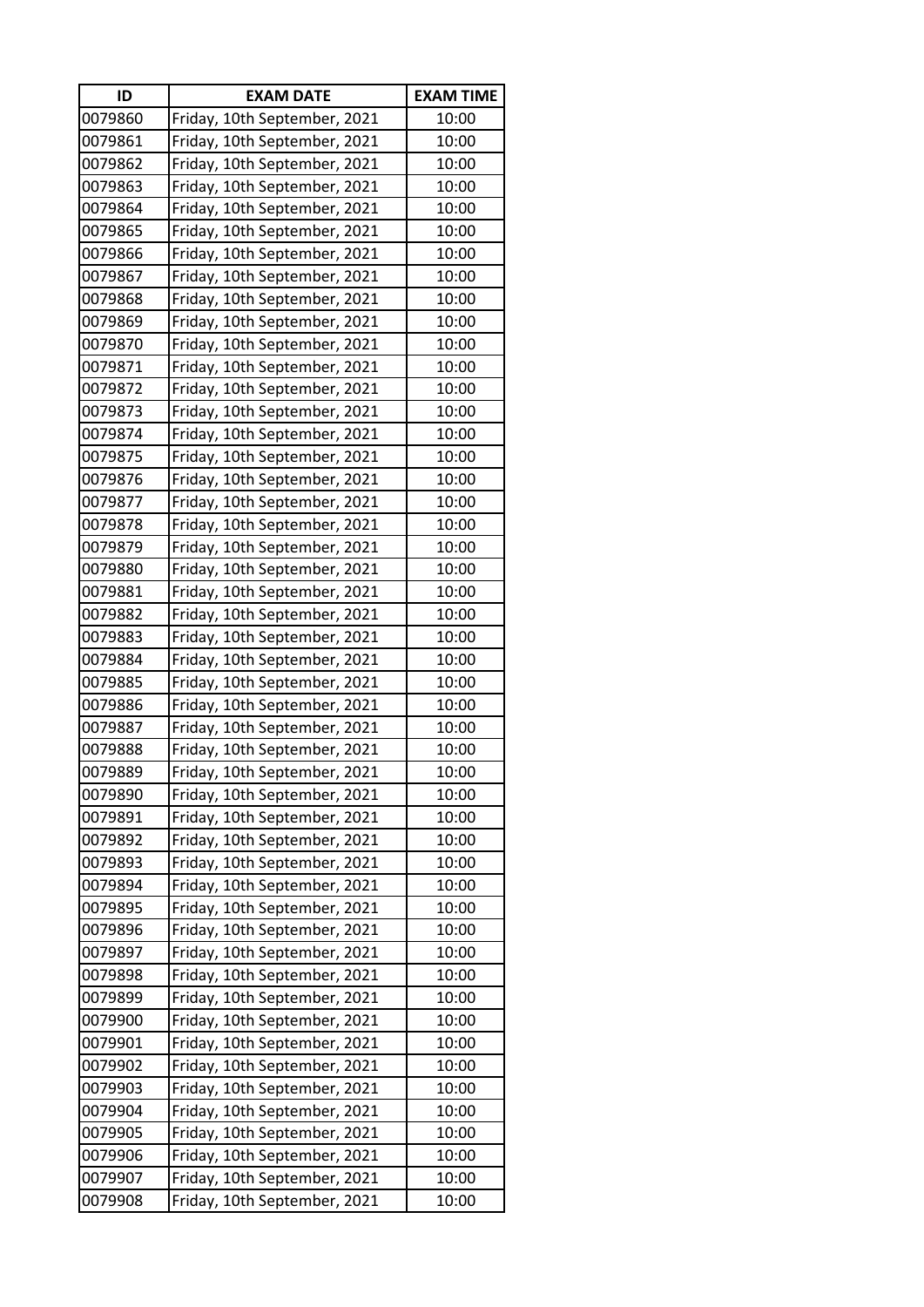| 0079909 | Friday, 10th September, 2021 | 10:00 |
|---------|------------------------------|-------|
| 0079910 | Friday, 10th September, 2021 | 10:00 |
| 0079911 | Friday, 10th September, 2021 | 10:00 |
| 0079912 | Friday, 10th September, 2021 | 10:00 |
| 0079913 | Friday, 10th September, 2021 | 10:00 |
| 0079914 | Friday, 10th September, 2021 | 10:00 |
| 0079915 | Friday, 10th September, 2021 | 10:00 |
| 0079916 | Friday, 10th September, 2021 | 10:00 |
| 0079917 | Friday, 10th September, 2021 | 10:00 |
| 0079918 | Friday, 10th September, 2021 | 10:00 |
| 0079919 | Friday, 10th September, 2021 | 10:00 |
| 0079920 | Friday, 10th September, 2021 | 10:00 |
| 0079921 | Friday, 10th September, 2021 | 10:00 |
| 0079922 | Friday, 10th September, 2021 | 10:00 |
| 0079923 | Friday, 10th September, 2021 | 10:00 |
| 0079924 | Friday, 10th September, 2021 | 10:00 |
| 0079925 | Friday, 10th September, 2021 | 10:00 |
| 0079926 | Friday, 10th September, 2021 | 10:00 |
| 0079927 | Friday, 10th September, 2021 | 10:00 |
| 0079928 | Friday, 10th September, 2021 | 10:00 |
| 0079929 | Friday, 10th September, 2021 | 10:00 |
| 0079930 | Friday, 10th September, 2021 | 10:00 |
| 0079931 | Friday, 10th September, 2021 | 10:00 |
| 0079932 | Friday, 10th September, 2021 | 10:00 |
| 0079933 | Friday, 10th September, 2021 | 10:00 |
| 0079934 | Friday, 10th September, 2021 | 10:00 |
| 0079935 | Friday, 10th September, 2021 | 10:00 |
| 0079936 | Friday, 10th September, 2021 | 10:00 |
| 0079937 | Friday, 10th September, 2021 | 10:00 |
| 0079938 | Friday, 10th September, 2021 | 10:00 |
| 0079939 | Friday, 10th September, 2021 | 10:00 |
| 0079940 | Friday, 10th September, 2021 | 10:00 |
| 0079941 | Friday, 10th September, 2021 | 10:00 |
| 0079942 | Friday, 10th September, 2021 | 10:00 |
| 0079943 | Friday, 10th September, 2021 | 10:00 |
| 0079944 | Friday, 10th September, 2021 | 10:00 |
| 0079945 | Friday, 10th September, 2021 | 10:00 |
| 0079946 | Friday, 10th September, 2021 | 10:00 |
| 0079947 | Friday, 10th September, 2021 | 10:00 |
| 0079948 | Friday, 10th September, 2021 | 10:00 |
| 0079949 | Friday, 10th September, 2021 | 10:00 |
| 0079950 | Friday, 10th September, 2021 | 10:00 |
| 0079951 | Friday, 10th September, 2021 | 10:00 |
| 0079952 | Friday, 10th September, 2021 | 10:00 |
| 0079953 | Friday, 10th September, 2021 | 10:00 |
| 0079954 | Friday, 10th September, 2021 | 10:00 |
| 0079955 | Friday, 10th September, 2021 | 10:00 |
| 0079956 | Friday, 10th September, 2021 | 10:00 |
| 0079957 | Friday, 10th September, 2021 | 10:00 |
| 0079958 | Friday, 10th September, 2021 | 10:00 |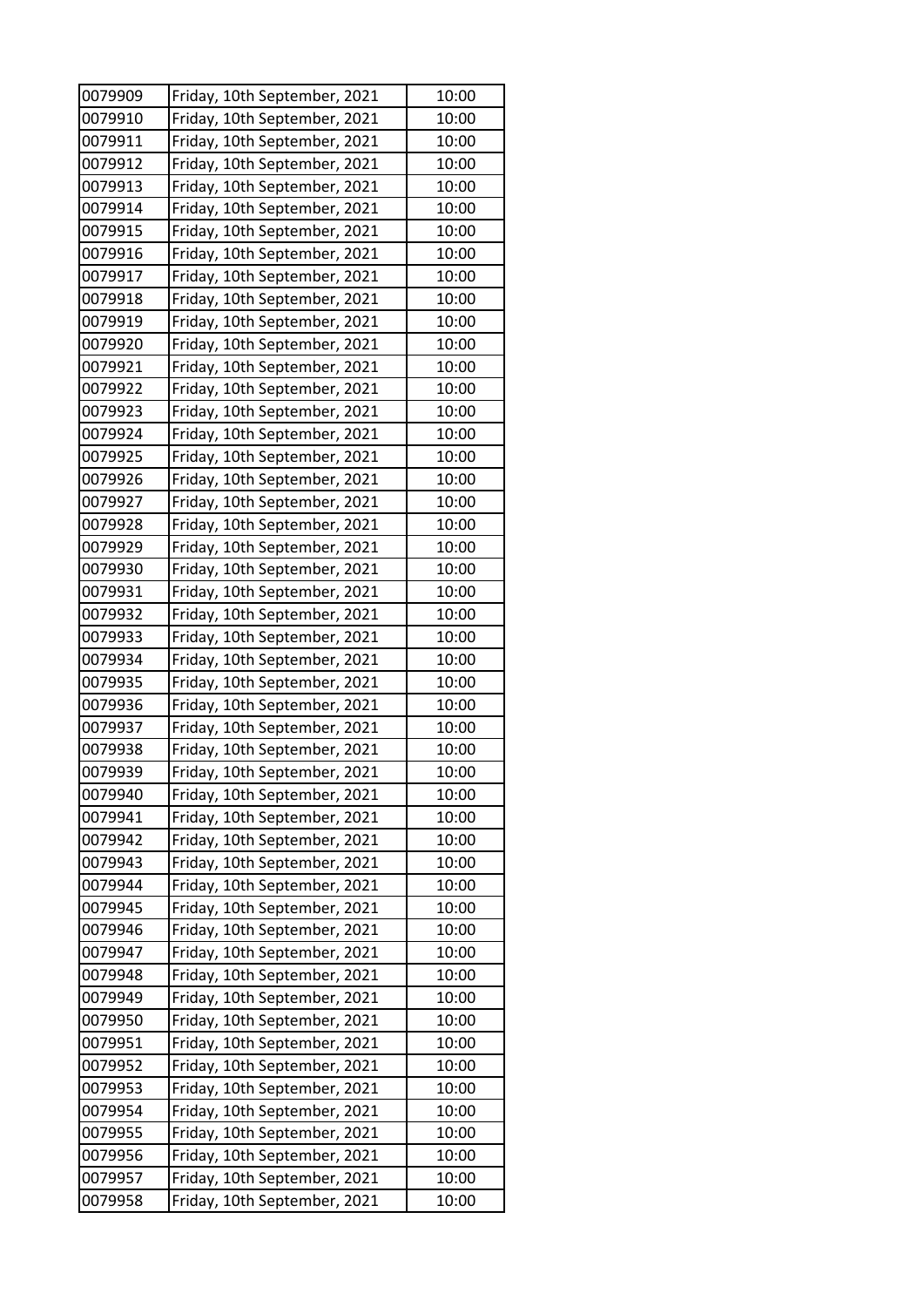| 0079959 | Friday, 10th September, 2021 | 10:00 |
|---------|------------------------------|-------|
| 0079960 | Friday, 10th September, 2021 | 10:00 |
| 0079961 | Friday, 10th September, 2021 | 10:00 |
| 0079962 | Friday, 10th September, 2021 | 10:00 |
| 0079963 | Friday, 10th September, 2021 | 10:00 |
| 0079964 | Friday, 10th September, 2021 | 10:00 |
| 0079965 | Friday, 10th September, 2021 | 10:00 |
| 0079966 | Friday, 10th September, 2021 | 10:00 |
| 0079967 | Friday, 10th September, 2021 | 10:00 |
| 0079968 | Friday, 10th September, 2021 | 10:00 |
| 0079969 | Friday, 10th September, 2021 | 10:00 |
| 0079970 | Friday, 10th September, 2021 | 10:00 |
| 0079971 | Friday, 10th September, 2021 | 10:00 |
| 0079972 | Friday, 10th September, 2021 | 10:00 |
| 0079973 | Friday, 10th September, 2021 | 10:00 |
| 0079974 | Friday, 10th September, 2021 | 10:00 |
| 0079975 | Friday, 10th September, 2021 | 10:00 |
| 0079976 | Friday, 10th September, 2021 | 10:00 |
| 0079977 | Friday, 10th September, 2021 | 10:00 |
| 0079978 | Friday, 10th September, 2021 | 10:00 |
| 0079979 | Friday, 10th September, 2021 | 10:00 |
| 0079980 | Friday, 10th September, 2021 | 10:00 |
| 0079981 | Friday, 10th September, 2021 | 10:00 |
| 0079982 | Friday, 10th September, 2021 | 10:00 |
| 0079983 | Friday, 10th September, 2021 | 10:00 |
| 0079984 | Friday, 10th September, 2021 | 10:00 |
| 0079985 | Friday, 10th September, 2021 | 10:00 |
| 0079986 | Friday, 10th September, 2021 | 10:00 |
| 0079987 | Friday, 10th September, 2021 | 10:00 |
| 0079988 | Friday, 10th September, 2021 | 10:00 |
| 0079989 | Friday, 10th September, 2021 | 10:00 |
| 0079990 | Friday, 10th September, 2021 | 10:00 |
| 0079991 | Friday, 10th September, 2021 | 10:00 |
| 0079992 | Friday, 10th September, 2021 | 10:00 |
| 0079993 | Friday, 10th September, 2021 | 10:00 |
| 0079994 | Friday, 10th September, 2021 | 10:00 |
| 0079995 | Friday, 10th September, 2021 | 10:00 |
| 0079996 | Friday, 10th September, 2021 | 10:00 |
| 0079997 | Friday, 10th September, 2021 | 10:00 |
| 0079998 | Friday, 10th September, 2021 | 10:00 |
| 0079999 | Friday, 10th September, 2021 | 10:00 |
| 0080000 | Friday, 10th September, 2021 | 10:00 |
| 0080001 | Friday, 10th September, 2021 | 10:00 |
| 0080002 | Friday, 10th September, 2021 | 10:00 |
| 0080003 | Friday, 10th September, 2021 | 10:00 |
| 0080004 | Friday, 10th September, 2021 | 10:00 |
| 0080005 | Friday, 10th September, 2021 | 10:00 |
| 0080006 | Friday, 10th September, 2021 | 10:00 |
| 0080007 | Friday, 10th September, 2021 | 10:00 |
| 0080008 | Friday, 10th September, 2021 | 10:00 |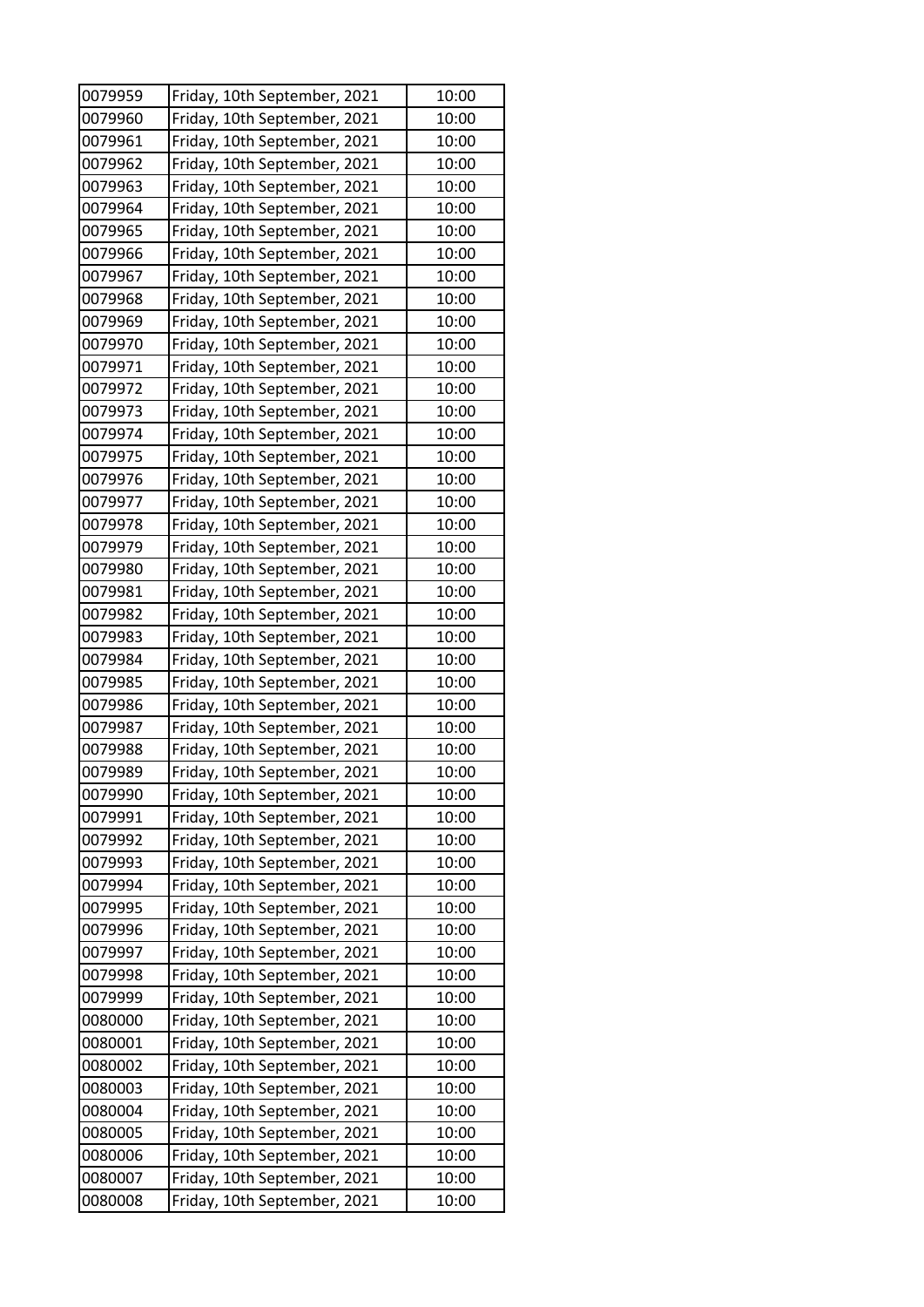| 0080009 | Friday, 10th September, 2021                                 | 10:00 |
|---------|--------------------------------------------------------------|-------|
| 0080010 | Friday, 10th September, 2021                                 | 10:00 |
| 0080011 | Friday, 10th September, 2021                                 | 10:00 |
| 0080012 | Friday, 10th September, 2021                                 | 10:00 |
| 0080013 | Friday, 10th September, 2021                                 | 10:00 |
| 0080014 | Friday, 10th September, 2021                                 | 10:00 |
| 0080015 | Friday, 10th September, 2021                                 | 10:00 |
| 0080016 | Friday, 10th September, 2021                                 | 10:00 |
| 0080017 | Friday, 10th September, 2021                                 | 10:00 |
| 0080018 | Friday, 10th September, 2021                                 | 10:00 |
| 0080019 | Friday, 10th September, 2021                                 | 10:00 |
| 0080020 | Friday, 10th September, 2021                                 | 10:00 |
| 0080021 | Friday, 10th September, 2021                                 | 10:00 |
| 0080022 | Friday, 10th September, 2021                                 | 10:00 |
| 0080023 | Friday, 10th September, 2021                                 | 10:00 |
| 0080024 | Friday, 10th September, 2021                                 | 10:00 |
| 0080025 | Friday, 10th September, 2021                                 | 10:00 |
| 0080026 | Friday, 10th September, 2021                                 | 10:00 |
| 0080027 | Friday, 10th September, 2021                                 | 10:00 |
| 0080028 | Friday, 10th September, 2021                                 | 10:00 |
| 0080029 | Friday, 10th September, 2021                                 | 10:00 |
| 0080030 | Friday, 10th September, 2021                                 | 10:00 |
| 0080031 | Friday, 10th September, 2021                                 | 10:00 |
| 0080032 | Friday, 10th September, 2021                                 | 10:00 |
| 0080033 | Friday, 10th September, 2021                                 | 10:00 |
| 0080034 | Friday, 10th September, 2021                                 | 10:00 |
| 0080035 | Friday, 10th September, 2021                                 | 10:00 |
| 0080036 | Friday, 10th September, 2021                                 | 10:00 |
| 0080037 | Friday, 10th September, 2021                                 | 10:00 |
| 0080038 | Friday, 10th September, 2021                                 | 10:00 |
| 0080039 | Friday, 10th September, 2021                                 | 10:00 |
| 0080040 | Friday, 10th September, 2021                                 | 10:00 |
| 0080041 | Friday, 10th September, 2021                                 | 10:00 |
| 0080042 | Friday, 10th September, 2021                                 | 10:00 |
| 0080043 | Friday, 10th September, 2021                                 | 10:00 |
| 0080044 | Friday, 10th September, 2021                                 | 10:00 |
| 0080045 | Friday, 10th September, 2021                                 | 10:00 |
| 0080046 | Friday, 10th September, 2021                                 | 10:00 |
| 0080047 |                                                              | 10:00 |
| 0080048 | Friday, 10th September, 2021<br>Friday, 10th September, 2021 | 10:00 |
| 0080049 |                                                              | 10:00 |
| 0080050 | Friday, 10th September, 2021                                 | 10:00 |
|         | Friday, 10th September, 2021                                 |       |
| 0080051 | Friday, 10th September, 2021                                 | 10:00 |
| 0080052 | Friday, 10th September, 2021                                 | 10:00 |
| 0080053 | Friday, 10th September, 2021                                 | 10:00 |
| 0080054 | Friday, 10th September, 2021                                 | 10:00 |
| 0080055 | Friday, 10th September, 2021                                 | 10:00 |
| 0080056 | Friday, 10th September, 2021                                 | 10:00 |
| 0080057 | Friday, 10th September, 2021                                 | 10:00 |
| 0080058 | Friday, 10th September, 2021                                 | 10:00 |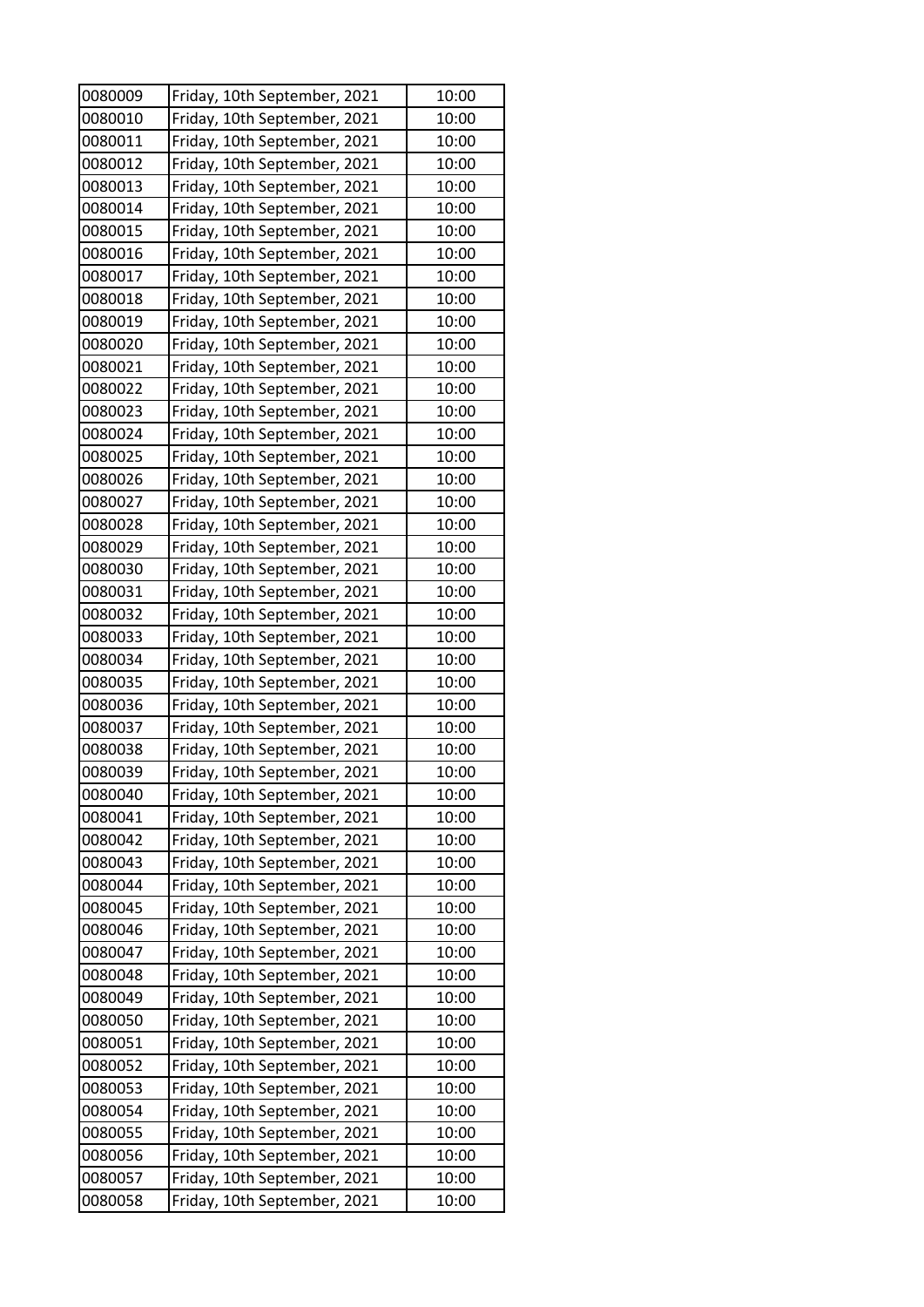| 0080059 | Friday, 10th September, 2021 | 10:00 |
|---------|------------------------------|-------|
| 0080060 | Friday, 10th September, 2021 | 10:00 |
| 0080061 | Friday, 10th September, 2021 | 10:00 |
| 0080062 | Friday, 10th September, 2021 | 10:00 |
| 0080063 | Friday, 10th September, 2021 | 10:00 |
| 0080064 | Friday, 10th September, 2021 | 10:00 |
| 0080065 | Friday, 10th September, 2021 | 10:00 |
| 0080066 | Friday, 10th September, 2021 | 10:00 |
| 0080067 | Friday, 10th September, 2021 | 10:00 |
| 0080068 | Friday, 10th September, 2021 | 10:00 |
| 0080069 | Friday, 10th September, 2021 | 10:00 |
| 0080070 | Friday, 10th September, 2021 | 10:00 |
| 0080071 | Friday, 10th September, 2021 | 10:00 |
| 0080072 | Friday, 10th September, 2021 | 10:00 |
| 0080073 | Friday, 10th September, 2021 | 10:00 |
| 0080074 | Friday, 10th September, 2021 | 10:00 |
| 0080075 | Friday, 10th September, 2021 | 10:00 |
| 0080076 | Friday, 10th September, 2021 | 10:00 |
| 0080077 | Friday, 10th September, 2021 | 10:00 |
| 0080078 | Friday, 10th September, 2021 | 10:00 |
| 0080079 | Friday, 10th September, 2021 | 10:00 |
| 0080080 | Friday, 10th September, 2021 | 10:00 |
| 0080081 | Friday, 10th September, 2021 | 10:00 |
| 0080082 | Friday, 10th September, 2021 | 10:00 |
| 0080083 | Friday, 10th September, 2021 | 10:00 |
| 0080084 | Friday, 10th September, 2021 | 10:00 |
| 0080085 | Friday, 10th September, 2021 | 10:00 |
| 0080086 | Friday, 10th September, 2021 | 10:00 |
| 0080087 | Friday, 10th September, 2021 | 10:00 |
| 0080089 | Friday, 10th September, 2021 | 10:00 |
| 0080090 | Friday, 10th September, 2021 | 10:00 |
| 0080092 | Friday, 10th September, 2021 | 10:00 |
| 0080093 | Friday, 10th September, 2021 | 10:00 |
| 0080094 | Friday, 10th September, 2021 | 10:00 |
| 0080095 | Friday, 10th September, 2021 | 10:00 |
| 0080096 | Friday, 10th September, 2021 | 10:00 |
| 0080097 | Friday, 10th September, 2021 | 10:00 |
| 0080098 | Friday, 10th September, 2021 | 10:00 |
| 0080100 | Friday, 10th September, 2021 | 10:00 |
| 0080101 | Friday, 10th September, 2021 | 10:00 |
| 0080102 | Friday, 10th September, 2021 | 10:00 |
| 0080103 | Friday, 10th September, 2021 | 10:00 |
| 0080104 | Friday, 10th September, 2021 | 10:00 |
| 0080105 | Friday, 10th September, 2021 | 10:00 |
| 0080106 | Friday, 10th September, 2021 | 10:00 |
| 0080108 | Friday, 10th September, 2021 | 10:00 |
| 0080109 | Friday, 10th September, 2021 | 10:00 |
| 0080110 | Friday, 10th September, 2021 | 10:00 |
| 0080111 | Friday, 10th September, 2021 | 10:00 |
| 0080112 | Friday, 10th September, 2021 | 10:00 |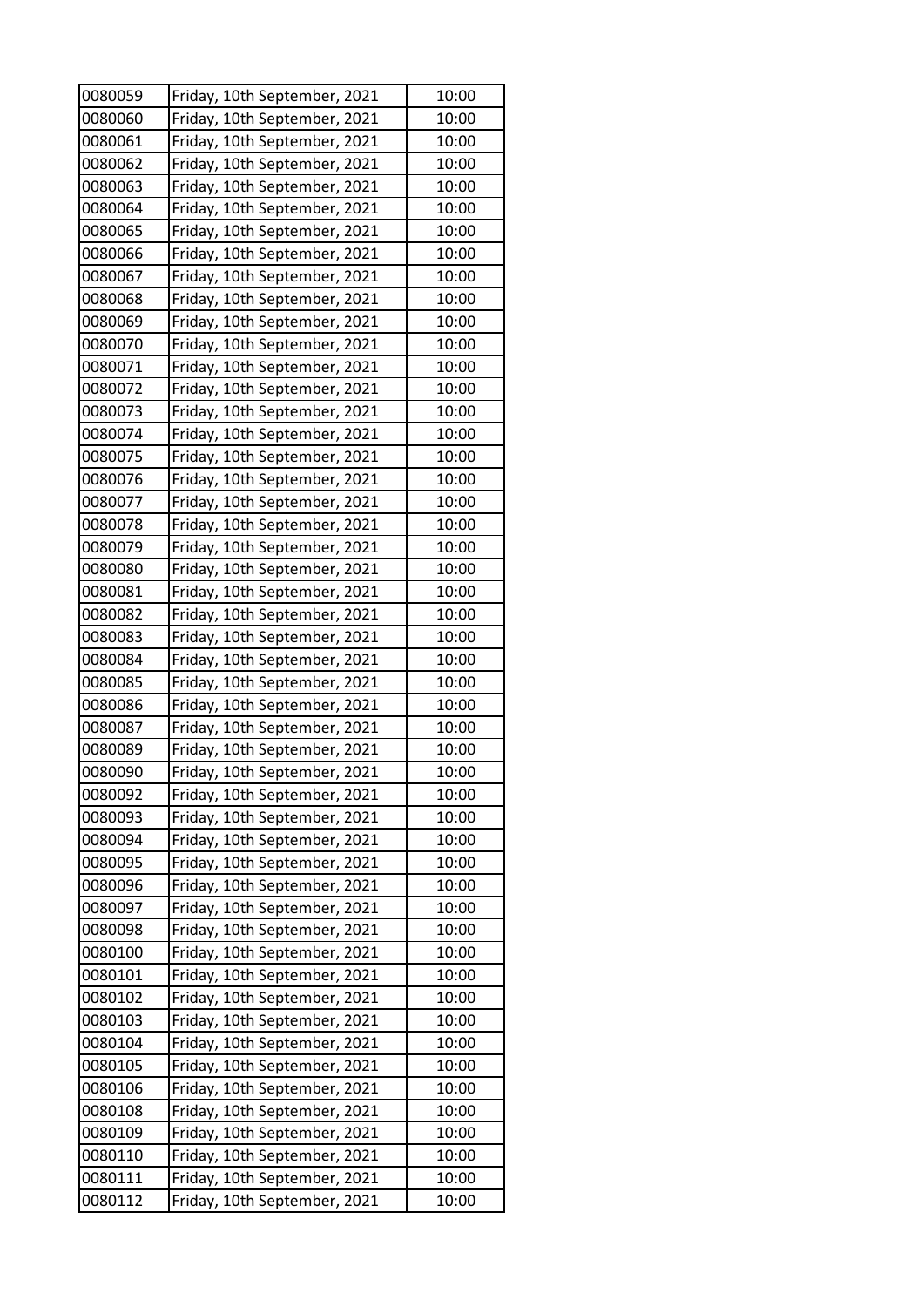| 0080113 | Friday, 10th September, 2021 | 10:00 |
|---------|------------------------------|-------|
| 0080114 | Friday, 10th September, 2021 | 10:00 |
| 0080115 | Friday, 10th September, 2021 | 10:00 |
| 0080116 | Friday, 10th September, 2021 | 10:00 |
| 0080117 | Friday, 10th September, 2021 | 10:00 |
| 0080118 | Friday, 10th September, 2021 | 10:00 |
| 0080119 | Friday, 10th September, 2021 | 10:00 |
| 0080121 | Friday, 10th September, 2021 | 10:00 |
| 0080123 | Friday, 10th September, 2021 | 10:00 |
| 0080124 | Friday, 10th September, 2021 | 10:00 |
| 0080125 | Friday, 10th September, 2021 | 10:00 |
| 0080126 | Friday, 10th September, 2021 | 10:00 |
| 0080127 | Friday, 10th September, 2021 | 10:00 |
| 0080128 | Friday, 10th September, 2021 | 10:00 |
| 0080129 | Friday, 10th September, 2021 | 10:00 |
| 0080130 | Friday, 10th September, 2021 | 10:00 |
| 0080131 | Friday, 10th September, 2021 | 10:00 |
| 0080132 | Friday, 10th September, 2021 | 10:00 |
| 0080133 | Friday, 10th September, 2021 | 10:00 |
| 0080134 | Friday, 10th September, 2021 | 10:00 |
| 0080135 | Friday, 10th September, 2021 | 10:00 |
| 0080136 | Friday, 10th September, 2021 | 10:00 |
| 0080137 | Friday, 10th September, 2021 | 10:00 |
| 0080138 | Friday, 10th September, 2021 | 10:00 |
| 0080139 | Friday, 10th September, 2021 | 10:00 |
| 0080140 | Friday, 10th September, 2021 | 10:00 |
| 0080141 | Friday, 10th September, 2021 | 10:00 |
| 0080142 | Friday, 10th September, 2021 | 10:00 |
| 0080143 | Friday, 10th September, 2021 | 10:00 |
| 0080145 | Friday, 10th September, 2021 | 10:00 |
| 0080146 | Friday, 10th September, 2021 | 10:00 |
| 0080147 | Friday, 10th September, 2021 | 10:00 |
| 0080148 | Friday, 10th September, 2021 | 10:00 |
| 0080149 | Friday, 10th September, 2021 | 10:00 |
| 0080150 | Friday, 10th September, 2021 | 10:00 |
| 0080151 | Friday, 10th September, 2021 | 10:00 |
| 0080152 | Friday, 10th September, 2021 | 10:00 |
| 0080153 | Friday, 10th September, 2021 | 10:00 |
| 0080154 | Friday, 10th September, 2021 | 10:00 |
| 0080155 | Friday, 10th September, 2021 | 10:00 |
| 0080157 | Friday, 10th September, 2021 | 10:00 |
| 0080158 | Friday, 10th September, 2021 | 10:00 |
| 0080159 | Friday, 10th September, 2021 | 10:00 |
| 0080162 | Friday, 10th September, 2021 | 10:00 |
| 0080165 | Friday, 10th September, 2021 | 10:00 |
| 0080166 | Friday, 10th September, 2021 | 10:00 |
| 0080167 | Friday, 10th September, 2021 | 10:00 |
| 0080168 | Friday, 10th September, 2021 | 10:00 |
| 0080171 | Friday, 10th September, 2021 | 10:00 |
| 0080172 | Friday, 10th September, 2021 | 10:00 |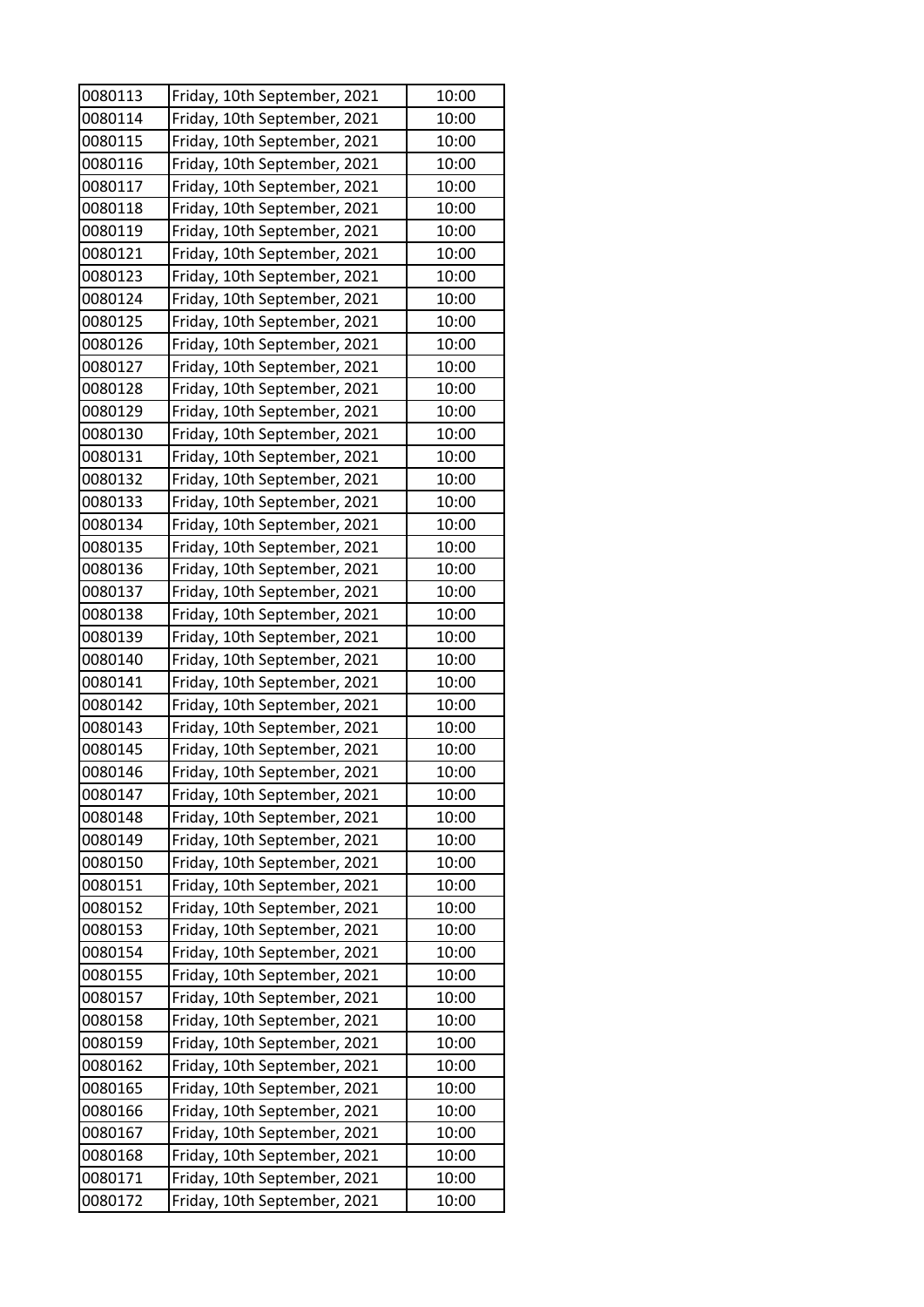| 0080174 | Friday, 10th September, 2021 | 10:00 |
|---------|------------------------------|-------|
| 0080175 | Friday, 10th September, 2021 | 10:00 |
| 0080178 | Friday, 10th September, 2021 | 10:00 |
| 0080179 | Friday, 10th September, 2021 | 10:00 |
| 0080180 | Friday, 10th September, 2021 | 10:00 |
| 0080181 | Friday, 10th September, 2021 | 10:00 |
| 0080183 | Friday, 10th September, 2021 | 10:00 |
| 0080184 | Friday, 10th September, 2021 | 10:00 |
| 0080185 | Friday, 10th September, 2021 | 10:00 |
| 0080186 | Friday, 10th September, 2021 | 10:00 |
| 0080187 | Friday, 10th September, 2021 | 10:00 |
| 0080188 | Friday, 10th September, 2021 | 10:00 |
| 0080190 | Friday, 10th September, 2021 | 10:00 |
| 0080191 | Friday, 10th September, 2021 | 10:00 |
| 0080192 | Friday, 10th September, 2021 | 10:00 |
| 0080193 | Friday, 10th September, 2021 | 10:00 |
| 0080195 | Friday, 10th September, 2021 | 10:00 |
| 0080197 | Friday, 10th September, 2021 | 10:00 |
| 0080198 | Friday, 10th September, 2021 | 10:00 |
| 0080199 | Friday, 10th September, 2021 | 10:00 |
| 0080202 | Friday, 10th September, 2021 | 10:00 |
| 0080203 | Friday, 10th September, 2021 | 10:00 |
| 0080205 | Friday, 10th September, 2021 | 10:00 |
| 0080207 | Friday, 10th September, 2021 | 10:00 |
| 0080208 | Friday, 10th September, 2021 | 10:00 |
| 0080209 | Friday, 10th September, 2021 | 10:00 |
| 0080210 | Friday, 10th September, 2021 | 10:00 |
| 0080212 | Friday, 10th September, 2021 | 10:00 |
| 0080213 | Friday, 10th September, 2021 | 10:00 |
| 0080215 | Friday, 10th September, 2021 | 10:00 |
| 0080216 | Friday, 10th September, 2021 | 10:00 |
| 0080217 | Friday, 10th September, 2021 | 10:00 |
| 0080220 | Friday, 10th September, 2021 | 10:00 |
| 0080222 | Friday, 10th September, 2021 | 10:00 |
| 0080223 | Friday, 10th September, 2021 | 10:00 |
| 0080225 | Friday, 10th September, 2021 | 10:00 |
| 0080227 | Friday, 10th September, 2021 | 10:00 |
| 0080228 | Friday, 10th September, 2021 | 10:00 |
| 0080229 | Friday, 10th September, 2021 | 10:00 |
| 0080230 | Friday, 10th September, 2021 | 10:00 |
| 0080231 | Friday, 10th September, 2021 | 10:00 |
| 0080232 | Friday, 10th September, 2021 | 10:00 |
| 0080234 | Friday, 10th September, 2021 | 10:00 |
| 0080235 | Friday, 10th September, 2021 | 10:00 |
| 0080236 | Friday, 10th September, 2021 | 10:00 |
| 0080239 | Friday, 10th September, 2021 | 10:00 |
| 0080240 | Friday, 10th September, 2021 | 10:00 |
| 0080241 | Friday, 10th September, 2021 | 10:00 |
| 0080242 | Friday, 10th September, 2021 | 10:00 |
| 0080243 | Friday, 10th September, 2021 | 10:00 |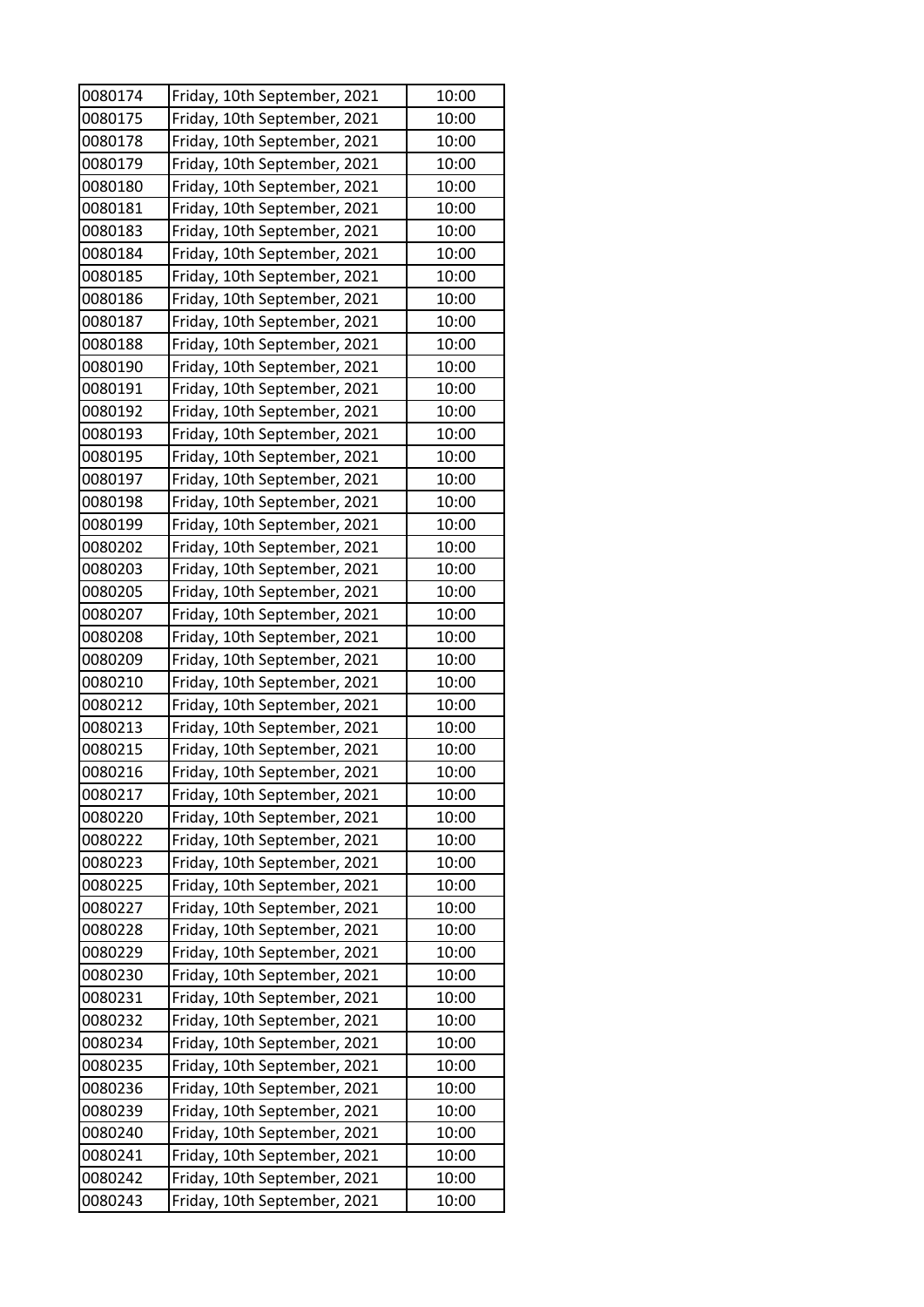| 0080245 | Friday, 10th September, 2021                                 | 10:00 |
|---------|--------------------------------------------------------------|-------|
| 0080246 | Friday, 10th September, 2021                                 | 10:00 |
| 0080247 | Friday, 10th September, 2021                                 | 10:00 |
| 0080248 | Friday, 10th September, 2021                                 | 10:00 |
| 0080250 | Friday, 10th September, 2021                                 | 10:00 |
| 0080251 | Friday, 10th September, 2021                                 | 10:00 |
| 0080252 | Friday, 10th September, 2021                                 | 10:00 |
| 0080253 | Friday, 10th September, 2021                                 | 10:00 |
| 0080256 | Friday, 10th September, 2021                                 | 10:00 |
| 0080257 | Friday, 10th September, 2021                                 | 10:00 |
| 0080258 | Friday, 10th September, 2021                                 | 10:00 |
| 0080261 | Friday, 10th September, 2021                                 | 10:00 |
| 0080262 | Friday, 10th September, 2021                                 | 10:00 |
| 0080264 | Friday, 10th September, 2021                                 | 10:00 |
| 0080265 | Friday, 10th September, 2021                                 | 10:00 |
| 0080266 | Friday, 10th September, 2021                                 | 10:00 |
| 0080268 | Friday, 10th September, 2021                                 | 10:00 |
| 0080269 | Friday, 10th September, 2021                                 | 10:00 |
| 0080271 | Friday, 10th September, 2021                                 | 10:00 |
| 0080272 | Friday, 10th September, 2021                                 | 10:00 |
| 0080275 | Friday, 10th September, 2021                                 | 10:00 |
| 0080276 | Friday, 10th September, 2021                                 | 10:00 |
| 0080277 | Friday, 10th September, 2021                                 | 10:00 |
| 0080278 | Friday, 10th September, 2021                                 | 10:00 |
| 0080279 | Friday, 10th September, 2021                                 | 10:00 |
| 0080280 | Friday, 10th September, 2021                                 | 10:00 |
| 0080281 |                                                              | 10:00 |
| 0080282 | Friday, 10th September, 2021                                 | 10:00 |
| 0080283 | Friday, 10th September, 2021                                 | 10:00 |
| 0080285 | Friday, 10th September, 2021<br>Friday, 10th September, 2021 | 10:00 |
| 0080286 | Friday, 10th September, 2021                                 | 10:00 |
|         |                                                              |       |
| 0080287 | Friday, 10th September, 2021                                 | 10:00 |
| 0080288 | Friday, 10th September, 2021                                 | 10:00 |
| 0080289 | Friday, 10th September, 2021                                 | 10:00 |
| 0080290 | Friday, 10th September, 2021                                 | 10:00 |
| 0080291 | Friday, 10th September, 2021                                 | 10:00 |
| 0080292 | Friday, 10th September, 2021                                 | 10:00 |
| 0080293 | Friday, 10th September, 2021                                 | 10:00 |
| 0080294 | Friday, 10th September, 2021                                 | 10:00 |
| 0080297 | Friday, 10th September, 2021                                 | 10:00 |
| 0080298 | Friday, 10th September, 2021                                 | 10:00 |
| 0080299 | Friday, 10th September, 2021                                 | 10:00 |
| 0080300 | Friday, 10th September, 2021                                 | 10:00 |
| 0080301 | Friday, 10th September, 2021                                 | 10:00 |
| 0080302 | Friday, 10th September, 2021                                 | 10:00 |
| 0080305 | Friday, 10th September, 2021                                 | 10:00 |
| 0080306 | Friday, 10th September, 2021                                 | 10:00 |
| 0080308 | Friday, 10th September, 2021                                 | 10:00 |
| 0080310 | Friday, 10th September, 2021                                 | 10:00 |
| 0080312 | Friday, 10th September, 2021                                 | 10:00 |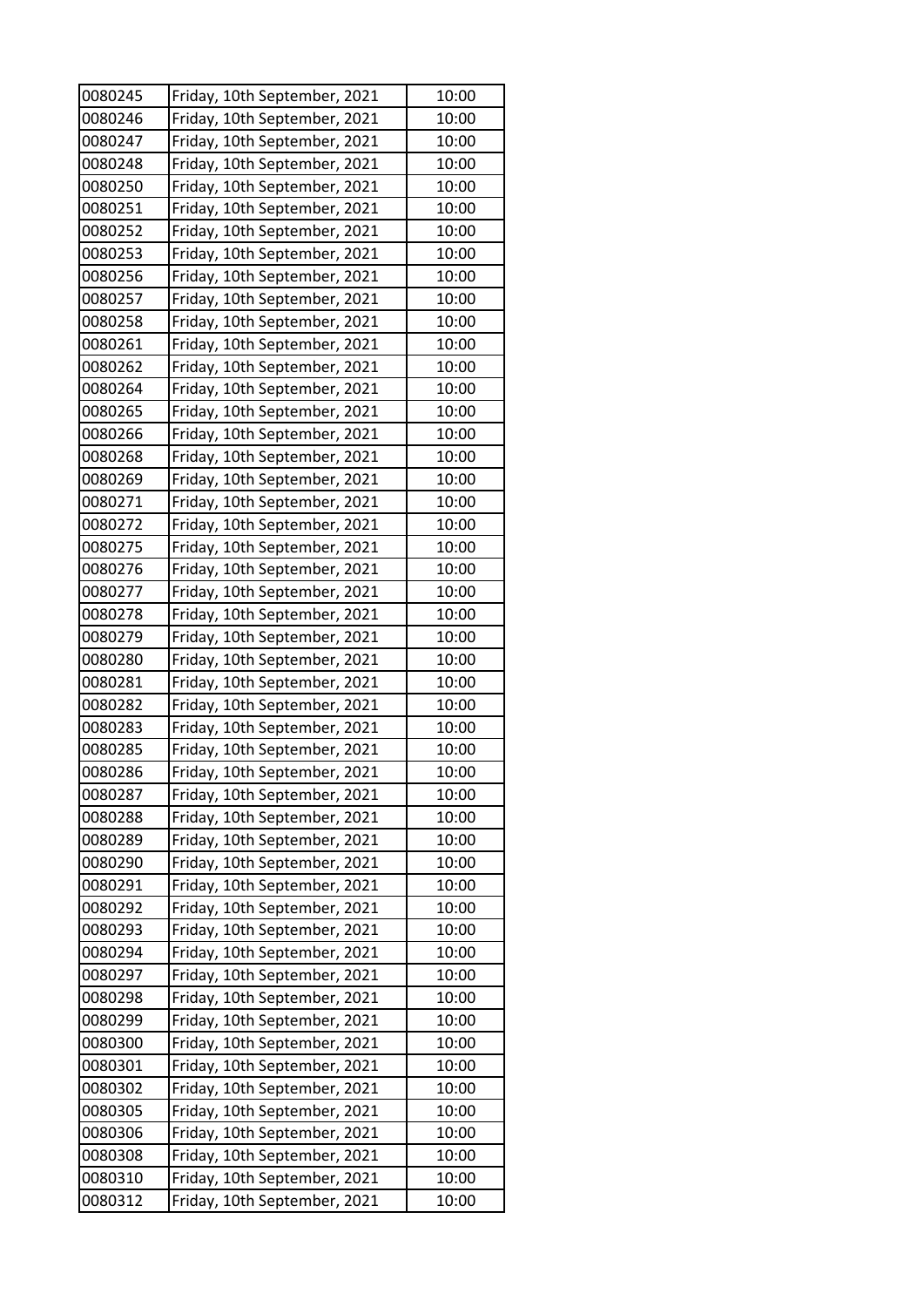| 0080313 | Friday, 10th September, 2021 | 10:00 |
|---------|------------------------------|-------|
| 0080314 | Friday, 10th September, 2021 | 10:00 |
| 0080316 | Friday, 10th September, 2021 | 10:00 |
| 0080320 | Friday, 10th September, 2021 | 10:00 |
| 0080321 | Friday, 10th September, 2021 | 10:00 |
| 0080322 | Friday, 10th September, 2021 | 10:00 |
| 0080323 | Friday, 10th September, 2021 | 10:00 |
| 0080326 | Friday, 10th September, 2021 | 10:00 |
| 0080327 | Friday, 10th September, 2021 | 10:00 |
| 0080328 | Friday, 10th September, 2021 | 10:00 |
| 0080330 | Friday, 10th September, 2021 | 10:00 |
| 0080331 | Friday, 10th September, 2021 | 10:00 |
| 0080332 | Friday, 10th September, 2021 | 10:00 |
| 0080333 | Friday, 10th September, 2021 | 10:00 |
| 0080334 | Friday, 10th September, 2021 | 10:00 |
| 0080336 | Friday, 10th September, 2021 | 10:00 |
| 0080339 | Friday, 10th September, 2021 | 10:00 |
| 0080340 | Friday, 10th September, 2021 | 10:00 |
| 0080341 | Friday, 10th September, 2021 | 10:00 |
| 0080342 | Friday, 10th September, 2021 | 10:00 |
| 0080344 | Friday, 10th September, 2021 | 10:00 |
| 0080345 | Friday, 10th September, 2021 | 10:00 |
| 0080347 | Friday, 10th September, 2021 | 10:00 |
| 0080348 | Friday, 10th September, 2021 | 10:00 |
| 0080349 | Friday, 10th September, 2021 | 10:00 |
| 0080351 | Friday, 10th September, 2021 | 10:00 |
| 0080353 | Friday, 10th September, 2021 | 10:00 |
| 0080354 | Friday, 10th September, 2021 | 10:00 |
| 0080355 | Friday, 10th September, 2021 | 10:00 |
| 0080357 | Friday, 10th September, 2021 | 10:00 |
| 0080359 | Friday, 10th September, 2021 | 10:00 |
| 0080362 | Friday, 10th September, 2021 | 10:00 |
| 0080363 | Friday, 10th September, 2021 | 10:00 |
| 0080364 | Friday, 10th September, 2021 | 10:00 |
| 0080366 | Friday, 10th September, 2021 | 10:00 |
| 0080367 | Friday, 10th September, 2021 | 10:00 |
| 0080369 | Friday, 10th September, 2021 | 10:00 |
| 0080370 | Friday, 10th September, 2021 | 10:00 |
| 0080371 | Friday, 10th September, 2021 | 10:00 |
| 0080374 | Friday, 10th September, 2021 | 10:00 |
| 0080375 | Friday, 10th September, 2021 | 10:00 |
| 0080377 | Friday, 10th September, 2021 | 10:00 |
| 0080378 | Friday, 10th September, 2021 | 10:00 |
| 0080382 | Friday, 10th September, 2021 | 10:00 |
| 0080383 | Friday, 10th September, 2021 | 10:00 |
| 0080384 | Friday, 10th September, 2021 | 10:00 |
| 0080386 | Friday, 10th September, 2021 | 10:00 |
| 0080388 | Friday, 10th September, 2021 | 10:00 |
| 0080389 | Friday, 10th September, 2021 | 10:00 |
| 0080392 | Friday, 10th September, 2021 | 10:00 |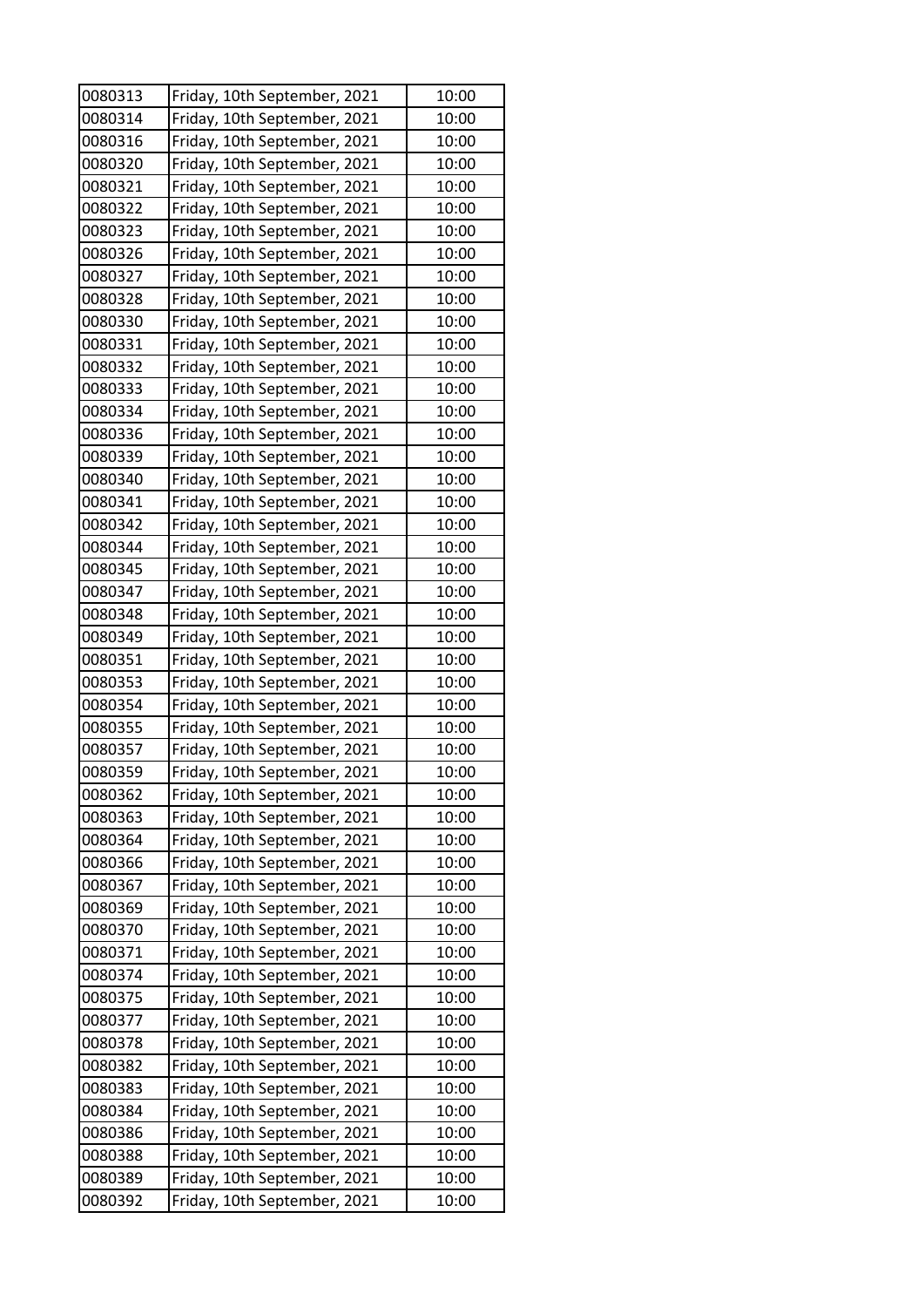| 0080393 | Friday, 10th September, 2021 | 10:00 |
|---------|------------------------------|-------|
| 0080394 | Friday, 10th September, 2021 | 10:00 |
| 0080395 | Friday, 10th September, 2021 | 10:00 |
| 0080396 | Friday, 10th September, 2021 | 10:00 |
| 0080397 | Friday, 10th September, 2021 | 10:00 |
| 0080398 | Friday, 10th September, 2021 | 10:00 |
| 0080399 | Friday, 10th September, 2021 | 10:00 |
| 0080400 | Friday, 10th September, 2021 | 10:00 |
| 0080401 | Friday, 10th September, 2021 | 10:00 |
| 0080402 | Friday, 10th September, 2021 | 10:00 |
| 0080403 | Friday, 10th September, 2021 | 10:00 |
| 0080404 | Friday, 10th September, 2021 | 10:00 |
| 0080405 | Friday, 10th September, 2021 | 10:00 |
| 0080408 | Friday, 10th September, 2021 | 10:00 |
| 0080409 | Friday, 10th September, 2021 | 10:00 |
| 0080411 | Friday, 10th September, 2021 | 10:00 |
| 0080412 | Friday, 10th September, 2021 | 10:00 |
| 0080414 | Friday, 10th September, 2021 | 10:00 |
| 0080416 | Friday, 10th September, 2021 | 10:00 |
| 0080417 | Friday, 10th September, 2021 | 10:00 |
| 0080418 | Friday, 10th September, 2021 | 10:00 |
| 0080420 | Friday, 10th September, 2021 | 10:00 |
| 0080421 | Friday, 10th September, 2021 | 10:00 |
| 0080422 | Friday, 10th September, 2021 | 10:00 |
| 0080423 | Friday, 10th September, 2021 | 10:00 |
| 0080424 | Friday, 10th September, 2021 | 10:00 |
| 0080425 | Friday, 10th September, 2021 | 10:00 |
| 0080426 | Friday, 10th September, 2021 | 10:00 |
| 0080428 | Friday, 10th September, 2021 | 10:00 |
| 0080431 | Friday, 10th September, 2021 | 10:00 |
| 0080432 | Friday, 10th September, 2021 | 10:00 |
| 0080433 | Friday, 10th September, 2021 | 10:00 |
| 0080434 | Friday, 10th September, 2021 | 10:00 |
| 0080436 | Friday, 10th September, 2021 | 10:00 |
| 0080437 | Friday, 10th September, 2021 | 10:00 |
| 0080439 | Friday, 10th September, 2021 | 10:00 |
| 0080440 | Friday, 10th September, 2021 | 10:00 |
| 0080441 | Friday, 10th September, 2021 | 10:00 |
| 0080442 | Friday, 10th September, 2021 | 10:00 |
| 0080443 | Friday, 10th September, 2021 | 10:00 |
| 0080444 | Friday, 10th September, 2021 | 10:00 |
| 0080445 | Friday, 10th September, 2021 | 10:00 |
| 0080446 | Friday, 10th September, 2021 | 10:00 |
| 0080447 | Friday, 10th September, 2021 | 10:00 |
| 0080448 | Friday, 10th September, 2021 | 10:00 |
| 0080449 | Friday, 10th September, 2021 | 10:00 |
| 0080450 | Friday, 10th September, 2021 | 10:00 |
| 0080451 | Friday, 10th September, 2021 | 10:00 |
| 0080452 | Friday, 10th September, 2021 | 10:00 |
| 0080454 | Friday, 10th September, 2021 | 10:00 |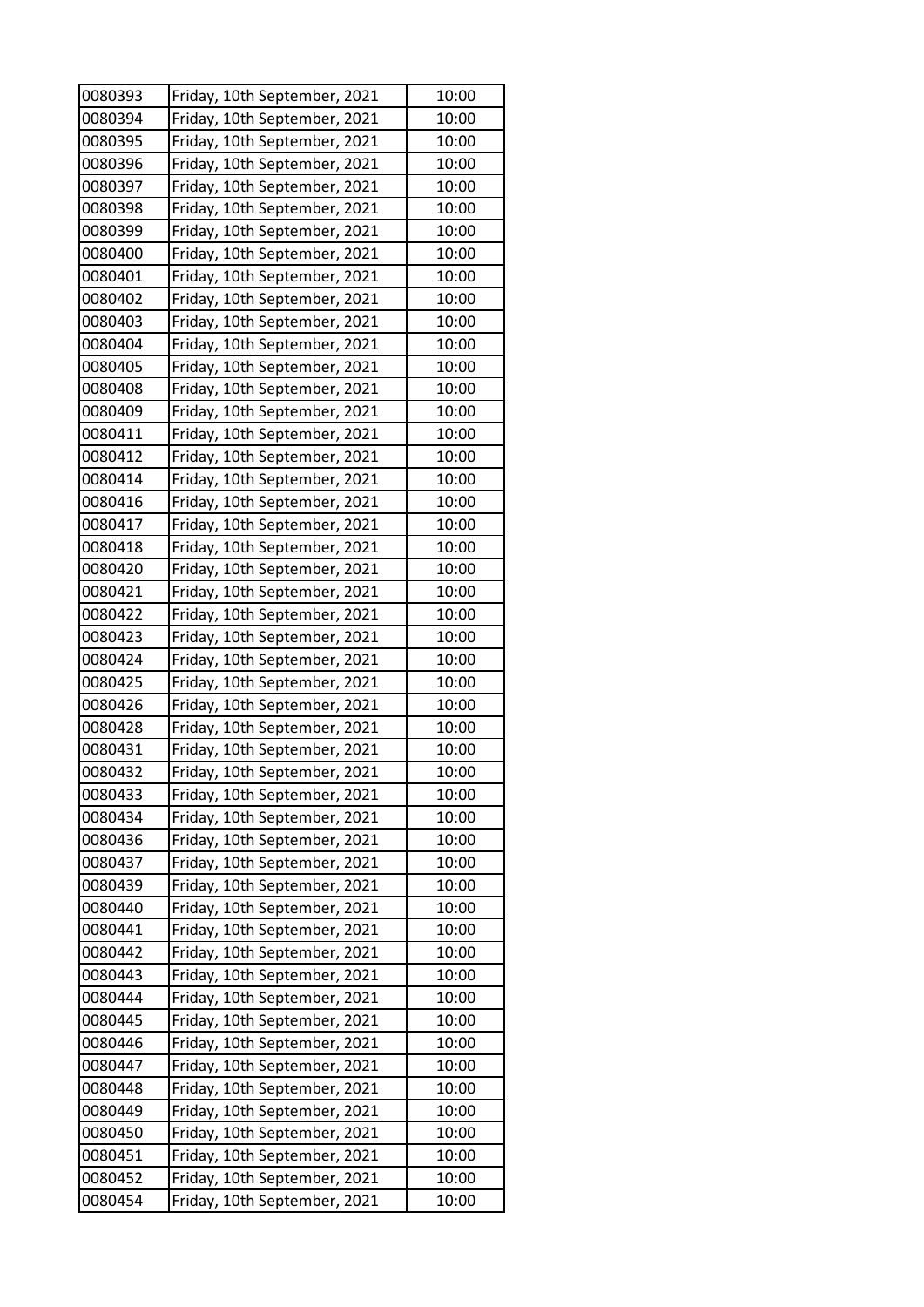| 0080455 | Friday, 10th September, 2021 | 10:00 |
|---------|------------------------------|-------|
| 0080456 | Friday, 10th September, 2021 | 10:00 |
| 0080458 | Friday, 10th September, 2021 | 10:00 |
| 0080459 | Friday, 10th September, 2021 | 10:00 |
| 0080460 | Friday, 10th September, 2021 | 10:00 |
| 0080461 | Friday, 10th September, 2021 | 10:00 |
| 0080463 | Friday, 10th September, 2021 | 10:00 |
| 0080465 | Friday, 10th September, 2021 | 10:00 |
| 0080466 | Friday, 10th September, 2021 | 10:00 |
| 0080467 | Friday, 10th September, 2021 | 10:00 |
| 0080468 | Friday, 10th September, 2021 | 10:00 |
| 0080469 | Friday, 10th September, 2021 | 10:00 |
| 0080471 | Friday, 10th September, 2021 | 10:00 |
| 0080472 | Friday, 10th September, 2021 | 10:00 |
| 0080473 | Friday, 10th September, 2021 | 10:00 |
| 0080474 | Friday, 10th September, 2021 | 10:00 |
| 0080475 | Friday, 10th September, 2021 | 10:00 |
| 0080476 | Friday, 10th September, 2021 | 10:00 |
| 0080477 | Friday, 10th September, 2021 | 10:00 |
| 0080479 | Friday, 10th September, 2021 | 10:00 |
| 0080480 | Friday, 10th September, 2021 | 10:00 |
| 0080481 | Friday, 10th September, 2021 | 10:00 |
| 0080483 | Friday, 10th September, 2021 | 10:00 |
| 0080484 | Friday, 10th September, 2021 | 10:00 |
| 0080567 | Friday, 10th September, 2021 | 10:00 |
| 0080721 | Friday, 10th September, 2021 | 10:00 |
| 0079411 | Friday, 10th September, 2021 | 10:00 |
| 0080769 | Friday, 10th September, 2021 | 10:00 |
| 0077795 | Friday, 10th September, 2021 | 10:00 |
| 0077793 | Friday, 10th September, 2021 | 10:00 |
| 0077904 | Friday, 10th September, 2021 | 10:00 |
| 0077796 | Friday, 10th September, 2021 | 10:00 |
| 0077797 | Friday, 10th September, 2021 | 10:00 |
| 0080540 | Friday, 10th September, 2021 | 10:00 |
| 0077873 | Friday, 10th September, 2021 | 10:00 |
| 0078315 | Friday, 10th September, 2021 | 10:00 |
| 0077792 | Friday, 10th September, 2021 | 10:00 |
| 0077794 | Friday, 10th September, 2021 | 10:00 |
| 0080511 | Friday, 10th September, 2021 | 10:00 |
| 0077875 | Friday, 10th September, 2021 | 10:00 |
| 0077878 | Friday, 10th September, 2021 | 10:00 |
| 0078628 | Friday, 10th September, 2021 | 10:00 |
| 0080513 | Friday, 10th September, 2021 | 10:00 |
| 0077798 | Friday, 10th September, 2021 | 10:00 |
| 0077900 | Friday, 10th September, 2021 | 10:00 |
| 0077906 | Friday, 10th September, 2021 | 10:00 |
| 0077962 | Friday, 10th September, 2021 | 10:00 |
| 0078317 | Friday, 10th September, 2021 | 10:00 |
| 0080514 | Friday, 10th September, 2021 | 10:00 |
| 0080670 | Friday, 10th September, 2021 | 10:00 |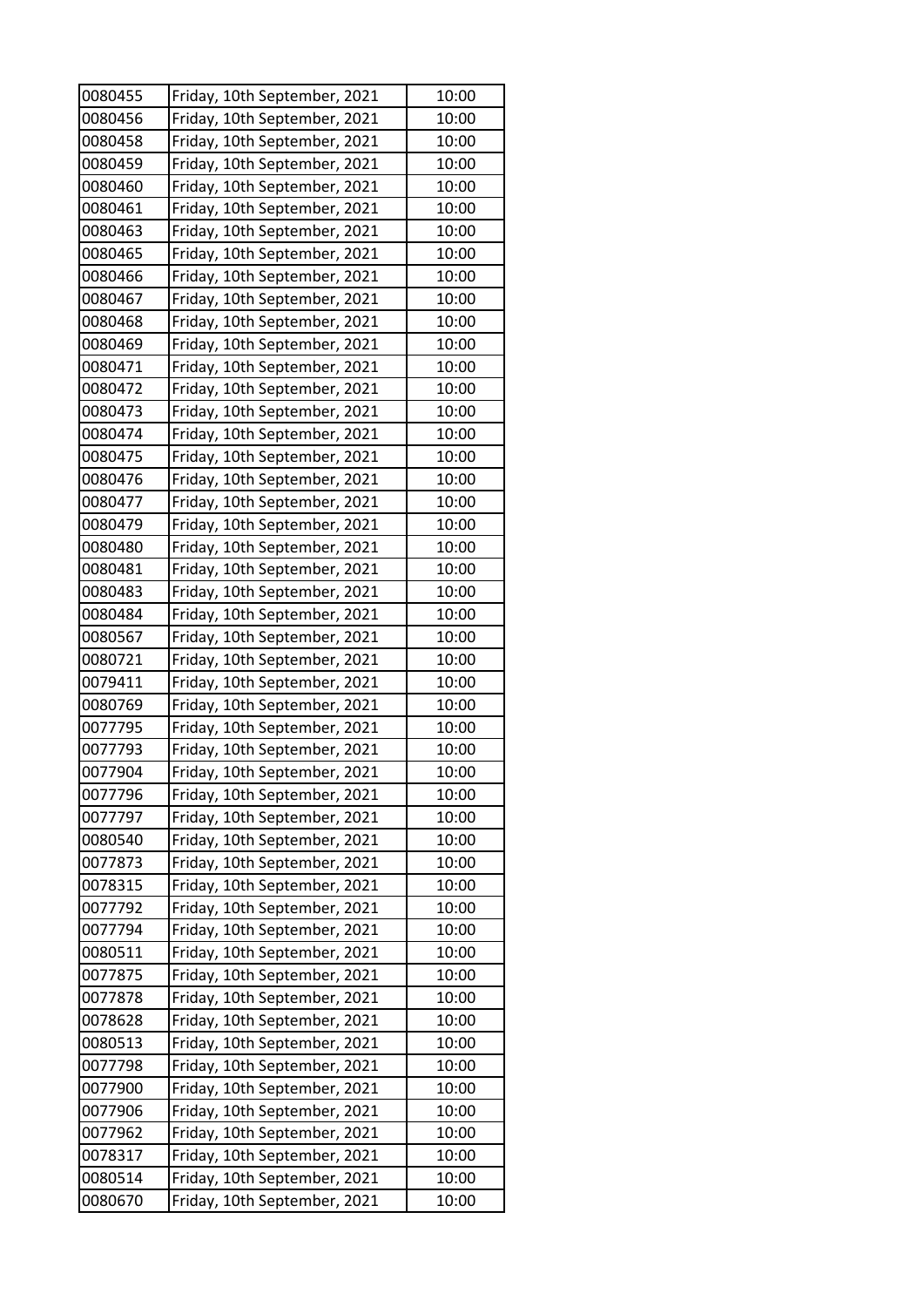| 0077912 | Friday, 10th September, 2021                                 | 10:00 |
|---------|--------------------------------------------------------------|-------|
| 0080542 | Friday, 10th September, 2021                                 | 10:00 |
| 0077914 | Friday, 10th September, 2021                                 | 10:00 |
| 0077916 | Friday, 10th September, 2021                                 | 10:00 |
| 0080510 | Friday, 10th September, 2021                                 | 10:00 |
| 0080544 | Friday, 10th September, 2021                                 | 10:00 |
| 0077920 | Friday, 10th September, 2021                                 | 10:00 |
| 0077803 | Friday, 10th September, 2021                                 | 10:00 |
| 0077804 | Friday, 10th September, 2021                                 | 10:00 |
| 0080516 | Friday, 10th September, 2021                                 | 10:00 |
| 0080546 | Friday, 10th September, 2021                                 | 10:00 |
| 0080551 | Friday, 10th September, 2021                                 | 10:00 |
| 0078936 | Friday, 10th September, 2021                                 | 10:00 |
| 0080517 | Friday, 10th September, 2021                                 | 10:00 |
| 0080518 | Friday, 10th September, 2021                                 | 10:00 |
| 0077808 | Friday, 10th September, 2021                                 | 10:00 |
| 0080548 | Friday, 10th September, 2021                                 | 10:00 |
| 0080521 | Friday, 10th September, 2021                                 | 10:00 |
| 0080550 | Friday, 10th September, 2021                                 | 10:00 |
| 0078474 | Friday, 10th September, 2021                                 | 10:00 |
| 0080553 | Friday, 10th September, 2021                                 | 10:00 |
| 0078938 | Friday, 10th September, 2021                                 | 10:00 |
| 0078940 | Friday, 10th September, 2021                                 | 10:00 |
| 0078942 | Friday, 10th September, 2021                                 | 10:00 |
| 0080523 | Friday, 10th September, 2021                                 | 10:00 |
| 0080555 | Friday, 10th September, 2021                                 | 10:00 |
| 0080557 |                                                              | 10:00 |
| 0080526 | Friday, 10th September, 2021<br>Friday, 10th September, 2021 | 10:00 |
| 0080559 | Friday, 10th September, 2021                                 | 10:00 |
| 0078944 | Friday, 10th September, 2021                                 | 10:00 |
| 0076853 | Friday, 10th September, 2021                                 | 10:00 |
|         |                                                              |       |
| 0078946 | Friday, 10th September, 2021                                 | 10:00 |
| 0078948 | Friday, 10th September, 2021                                 | 10:00 |
| 0080561 | Friday, 10th September, 2021                                 | 10:00 |
| 0080566 | Friday, 10th September, 2021                                 | 10:00 |
| 0078950 | Friday, 10th September, 2021                                 | 10:00 |
| 0080563 | Friday, 10th September, 2021                                 | 10:00 |
| 0066348 | Friday, 10th September, 2021                                 | 10:00 |
| 0078952 | Friday, 10th September, 2021                                 | 10:00 |
| 0080565 | Friday, 10th September, 2021                                 | 10:00 |
| 0078954 | Friday, 10th September, 2021                                 | 10:00 |
| 0078326 | Friday, 10th September, 2021                                 | 10:00 |
| 0078327 | Friday, 10th September, 2021                                 | 10:00 |
| 0080569 | Friday, 10th September, 2021                                 | 10:00 |
| 0078956 | Friday, 10th September, 2021                                 | 10:00 |
| 0078958 | Friday, 10th September, 2021                                 | 10:00 |
| 0078963 | Friday, 10th September, 2021                                 | 10:00 |
| 0079115 | Friday, 10th September, 2021                                 | 10:00 |
| 0080571 | Friday, 10th September, 2021                                 | 10:00 |
| 0080573 | Friday, 10th September, 2021                                 | 10:00 |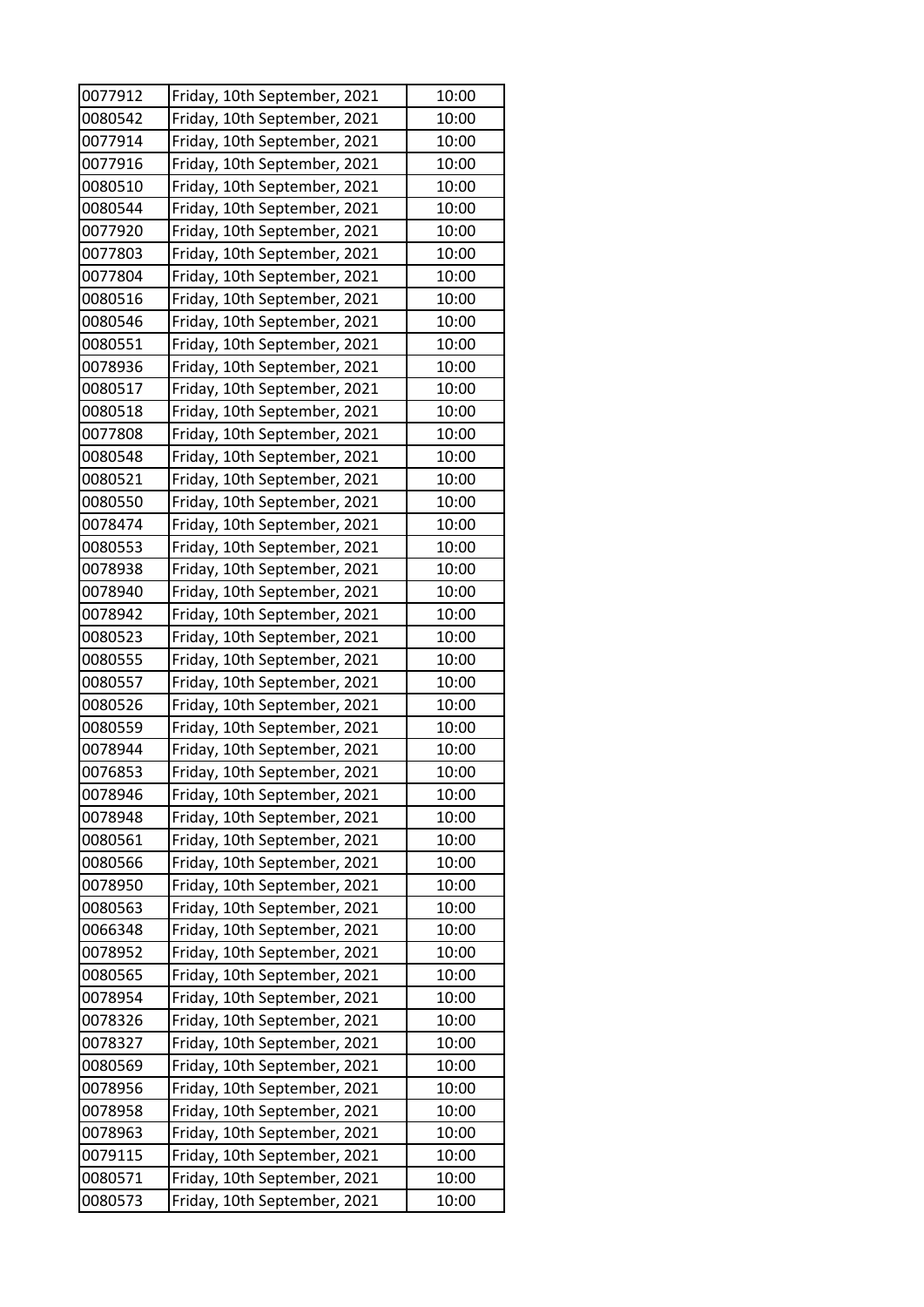| 0078965 | Friday, 10th September, 2021 | 10:00 |
|---------|------------------------------|-------|
| 0080575 | Friday, 10th September, 2021 | 10:00 |
| 0078967 | Friday, 10th September, 2021 | 10:00 |
| 0080577 | Friday, 10th September, 2021 | 10:00 |
| 0080579 | Friday, 10th September, 2021 | 10:00 |
| 0078959 | Friday, 10th September, 2021 | 10:00 |
| 0078457 | Friday, 10th September, 2021 | 10:00 |
| 0080581 | Friday, 10th September, 2021 | 10:00 |
| 0080583 | Friday, 10th September, 2021 | 10:00 |
| 0078969 | Friday, 10th September, 2021 | 10:00 |
| 0078971 | Friday, 10th September, 2021 | 10:00 |
| 0078973 | Friday, 10th September, 2021 | 10:00 |
| 0078975 | Friday, 10th September, 2021 | 10:00 |
| 0078458 | Friday, 10th September, 2021 | 10:00 |
| 0080585 | Friday, 10th September, 2021 | 10:00 |
| 0080587 | Friday, 10th September, 2021 | 10:00 |
| 0075136 | Friday, 10th September, 2021 | 10:00 |
| 0080589 | Friday, 10th September, 2021 | 10:00 |
| 0080591 | Friday, 10th September, 2021 | 10:00 |
| 0080593 | Friday, 10th September, 2021 | 10:00 |
| 0080595 | Friday, 10th September, 2021 | 10:00 |
| 0078977 | Friday, 10th September, 2021 | 10:00 |
| 0080597 | Friday, 10th September, 2021 | 10:00 |
| 0077104 | Friday, 10th September, 2021 | 10:00 |
| 0080599 | Friday, 10th September, 2021 | 10:00 |
| 0080601 | Friday, 10th September, 2021 | 10:00 |
| 0080603 | Friday, 10th September, 2021 | 10:00 |
| 0078979 | Friday, 10th September, 2021 | 10:00 |
| 0078981 | Friday, 10th September, 2021 | 10:00 |
| 0078983 | Friday, 10th September, 2021 | 10:00 |
| 0080605 | Friday, 10th September, 2021 | 10:00 |
| 0080607 | Friday, 10th September, 2021 | 10:00 |
| 0080535 | Friday, 10th September, 2021 | 10:00 |
| 0080609 | Friday, 10th September, 2021 | 10:00 |
| 0080611 | Friday, 10th September, 2021 | 10:00 |
| 0080613 | Friday, 10th September, 2021 | 10:00 |
| 0080615 | Friday, 10th September, 2021 | 10:00 |
| 0079118 | Friday, 10th September, 2021 | 10:00 |
| 0080538 | Friday, 10th September, 2021 | 10:00 |
| 0077932 | Friday, 10th September, 2021 | 10:00 |
| 0080519 | Friday, 10th September, 2021 | 10:00 |
| 0080617 | Friday, 10th September, 2021 | 10:00 |
| 0077019 | Friday, 10th September, 2021 | 10:00 |
| 0080619 | Friday, 10th September, 2021 | 10:00 |
| 0080509 | Friday, 10th September, 2021 | 10:00 |
| 0077871 | Friday, 10th September, 2021 | 10:00 |
| 0080621 | Friday, 10th September, 2021 | 10:00 |
| 0078600 | Friday, 10th September, 2021 | 10:00 |
| 0077832 | Friday, 10th September, 2021 | 10:00 |
| 0080623 | Friday, 10th September, 2021 | 10:00 |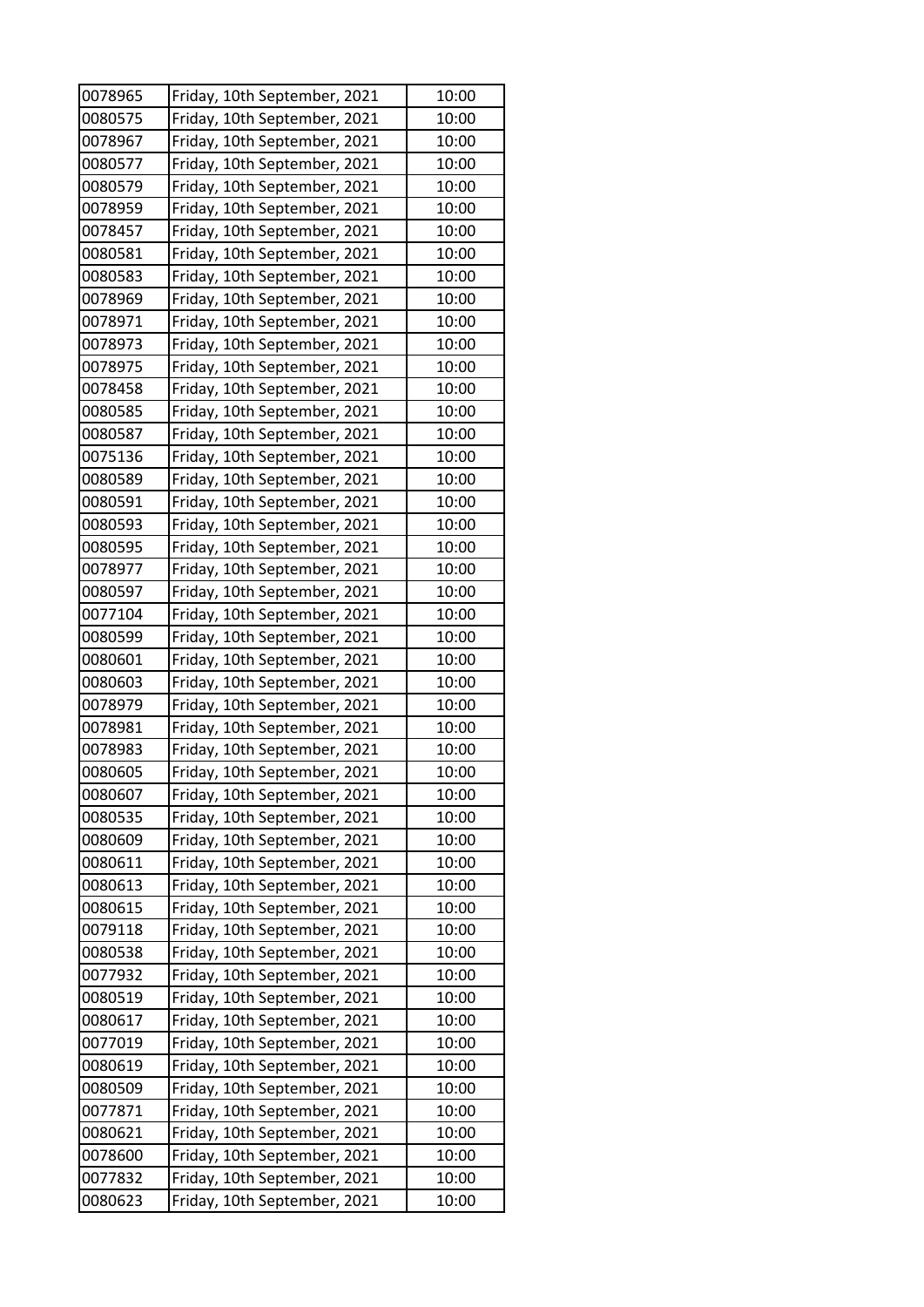| 0080512 | Friday, 10th September, 2021 | 10:00 |
|---------|------------------------------|-------|
| 0074919 | Friday, 10th September, 2021 | 10:00 |
| 0077905 | Friday, 10th September, 2021 | 10:00 |
| 0077943 | Friday, 10th September, 2021 | 10:00 |
| 0078059 | Friday, 10th September, 2021 | 10:00 |
| 0077908 | Friday, 10th September, 2021 | 10:00 |
| 0077910 | Friday, 10th September, 2021 | 10:00 |
| 0080625 | Friday, 10th September, 2021 | 10:00 |
| 0080627 | Friday, 10th September, 2021 | 10:00 |
| 0077930 | Friday, 10th September, 2021 | 10:00 |
| 0080629 | Friday, 10th September, 2021 | 10:00 |
| 0077799 | Friday, 10th September, 2021 | 10:00 |
| 0079116 | Friday, 10th September, 2021 | 10:00 |
| 0080631 | Friday, 10th September, 2021 | 10:00 |
| 0080633 | Friday, 10th September, 2021 | 10:00 |
| 0080635 | Friday, 10th September, 2021 | 10:00 |
| 0077963 | Friday, 10th September, 2021 | 10:00 |
| 0080636 | Friday, 10th September, 2021 | 10:00 |
| 0080638 | Friday, 10th September, 2021 | 10:00 |
| 0080640 | Friday, 10th September, 2021 | 10:00 |
| 0080642 | Friday, 10th September, 2021 | 10:00 |
| 0080644 | Friday, 10th September, 2021 | 10:00 |
| 0080646 | Friday, 10th September, 2021 | 10:00 |
| 0077800 | Friday, 10th September, 2021 | 10:00 |
| 0077801 | Friday, 10th September, 2021 | 10:00 |
| 0078314 | Friday, 10th September, 2021 | 10:00 |
| 0078318 | Friday, 10th September, 2021 | 10:00 |
| 0080515 | Friday, 10th September, 2021 | 10:00 |
| 0077805 | Friday, 10th September, 2021 | 10:00 |
| 0077881 | Friday, 10th September, 2021 | 10:00 |
| 0077806 | Friday, 10th September, 2021 | 10:00 |
| 0078985 | Friday, 10th September, 2021 | 10:00 |
| 0077807 | Friday, 10th September, 2021 | 10:00 |
| 0078987 | Friday, 10th September, 2021 | 10:00 |
| 0078989 | Friday, 10th September, 2021 | 10:00 |
| 0080648 | Friday, 10th September, 2021 | 10:00 |
| 0080520 | Friday, 10th September, 2021 | 10:00 |
| 0078456 | Friday, 10th September, 2021 | 10:00 |
| 0078991 | Friday, 10th September, 2021 | 10:00 |
| 0080522 | Friday, 10th September, 2021 | 10:00 |
| 0078105 | Friday, 10th September, 2021 | 10:00 |
| 0079048 | Friday, 10th September, 2021 | 10:00 |
| 0078993 | Friday, 10th September, 2021 | 10:00 |
| 0078321 | Friday, 10th September, 2021 | 10:00 |
| 0078995 | Friday, 10th September, 2021 | 10:00 |
| 0078322 | Friday, 10th September, 2021 | 10:00 |
| 0078585 | Friday, 10th September, 2021 | 10:00 |
| 0078106 | Friday, 10th September, 2021 | 10:00 |
| 0080650 | Friday, 10th September, 2021 | 10:00 |
| 0080652 | Friday, 10th September, 2021 | 10:00 |